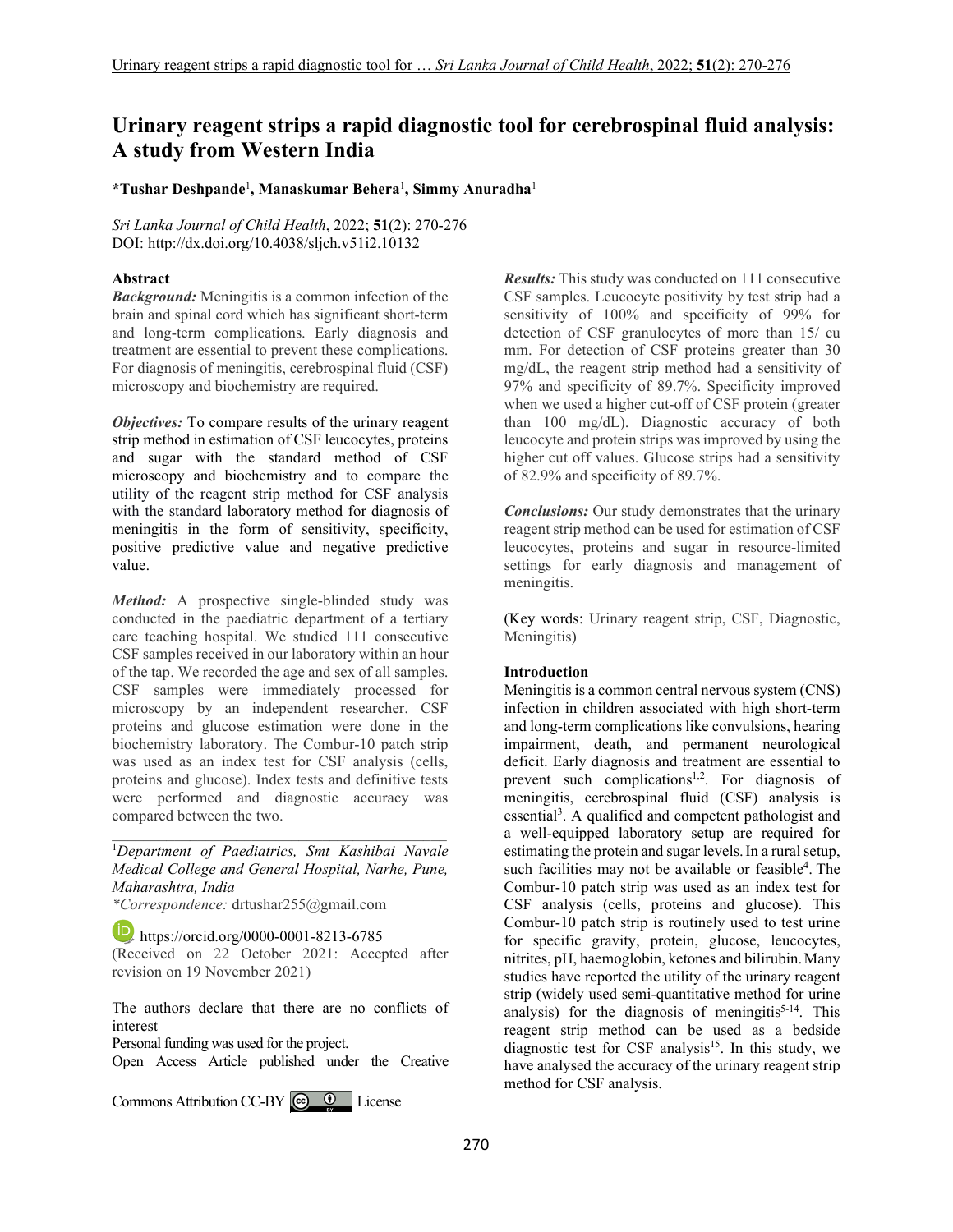# **Objectives**

- To compare results of the urinary reagent strip method in estimation of CSF leucocytes, proteins and sugar with the standard method of CSF microscopy and biochemistry.
- To compare the utility of the reagent strip method for CSF analysis with the standard laboratory method for diagnosis of meningitis in the form of sensitivity, specificity, positive predictive value (PPV) and negative predictive value (NPV).

# **Method**

We conducted a prospective single blinded study in the paediatric department of a tertiary care teaching hospital from January 2019 to June 2021. The study centre caters to heterogeneous populations representing both urban and rural patients.

*Sample size:*  $n = (Z \alpha/2)2 *2*Specificity* (1$ specificity)/ standard error  $*2*(1-$  prevalence of meningitis)

Z is constant 1.96; specificity of reagent strip for CSF protein analysis was reported as 45.8% in a previous study by Chikkannaiah P, et al<sup>4</sup>; standard error was taken as 10%; 10% prevalence of meningitis reported in study by Bonev V, *et al*<sup>6</sup> . n=1.96\* 1.96\*2\*0.572\*0.0.428/0.1\*0.1\*2\*0.1=104.49

We studied 111 consecutive CSF samples. CSF samples were processed within half an hour of tapping and received in our laboratory within an hour of the tap. We recorded the age and sex of all samples. We excluded the samples with haemorrhagic tap or if the quantity was not sufficient to perform an index test. CSF samples were immediately processed for microscopy by an independent researcher. CSF proteins and glucose estimation were done in the biochemistry laboratory. Index test was performed by an independent researcher and then to compare diagnostic accuracy of index and definitive tests different statistical tests were performed.

*Index test* was done by one of the investigators using urinary reagent strips. This Combur-10 strip can detect 10 different parameters like leucocytes, proteins, and sugar. CSF was withdrawn with all aseptic precautions and with the help of the pipette 2-3 drops of undiluted CSF was added to the patches of leucocyte esterase, proteins and sugar and colour changes were compared with the manufacturer's given colour coding.

 *CSF leucocytes:* The reagent strip is designed to detect the range of leucocytes from 15 to 500 cells/ cu mm. By estimating leucocyte esterase, we can find the number of leucocytes. Leucocytes are graded on the basis of colour change: Negative: <10 cells/cu mm 1+: 10-75 cells/cu mm 2+: 75-500 cells/cu mm 3+: >500 cells/ cu mm

- *CSF proteins***:** The normal range of CSF protein is 15 - 45 mg/dL; the range for protein detection of the strip is 30-500mg/dL. The interpretation of colour change on reagent strips for proteins was as follows: Negative: <30 mg/dl 1+: 30–100 mg/dl 2+: 100–500 mg/dl 3+: >500 mg/dl
- *CSF sugar:* We used the reagent strip method to find out whether CSF glucose level is below or above 50 mg/dL The interpretation of results on the reagent strip was: No colour change: <50 mg/dL Any change: >50 mg/dL.

*Definitive test:* Definitive tests were done by an independent investigator. Neubauer chamber cell count of all tests was done and differential counting was done on two centrifuged smears by staining with haematoxylin and eosin stain and Leishman stain. Proteins and sugar were estimated by an automated analyser.

*Ethical issues:* Approval for the study was obtained from the Institutional Ethics Committee of Smt Kashibai Navale Medical College and General Hospital, Maharashtra, India (No. SKNMC/ Ethics/ App/2018/414).

*Statistical analysis:* Standard statistical tests like sensitivity, specificity, positive predictive value (PPV) and negative predictive value (NPV), and positive and negative likelihood ratios were used to compare the diagnostic accuracy of the reagent strip method with the standard laboratory method of CSF estimation. A receiver operating curve (ROC) curve showing the relationship between sensitivity and specificity as a function of the strip colour cut-off was plotted. SPSS software package was used to find out the area under the curve (AUC) along with its standard error.

# **Results**

This study was conducted on 111 consecutive CSF samples. The age and sex distribution of the suspected cases of meningitis are shown in Table 1.

Table 2 shows the comparison of results of CSF analysis by laboratory and urinary reagent strip method.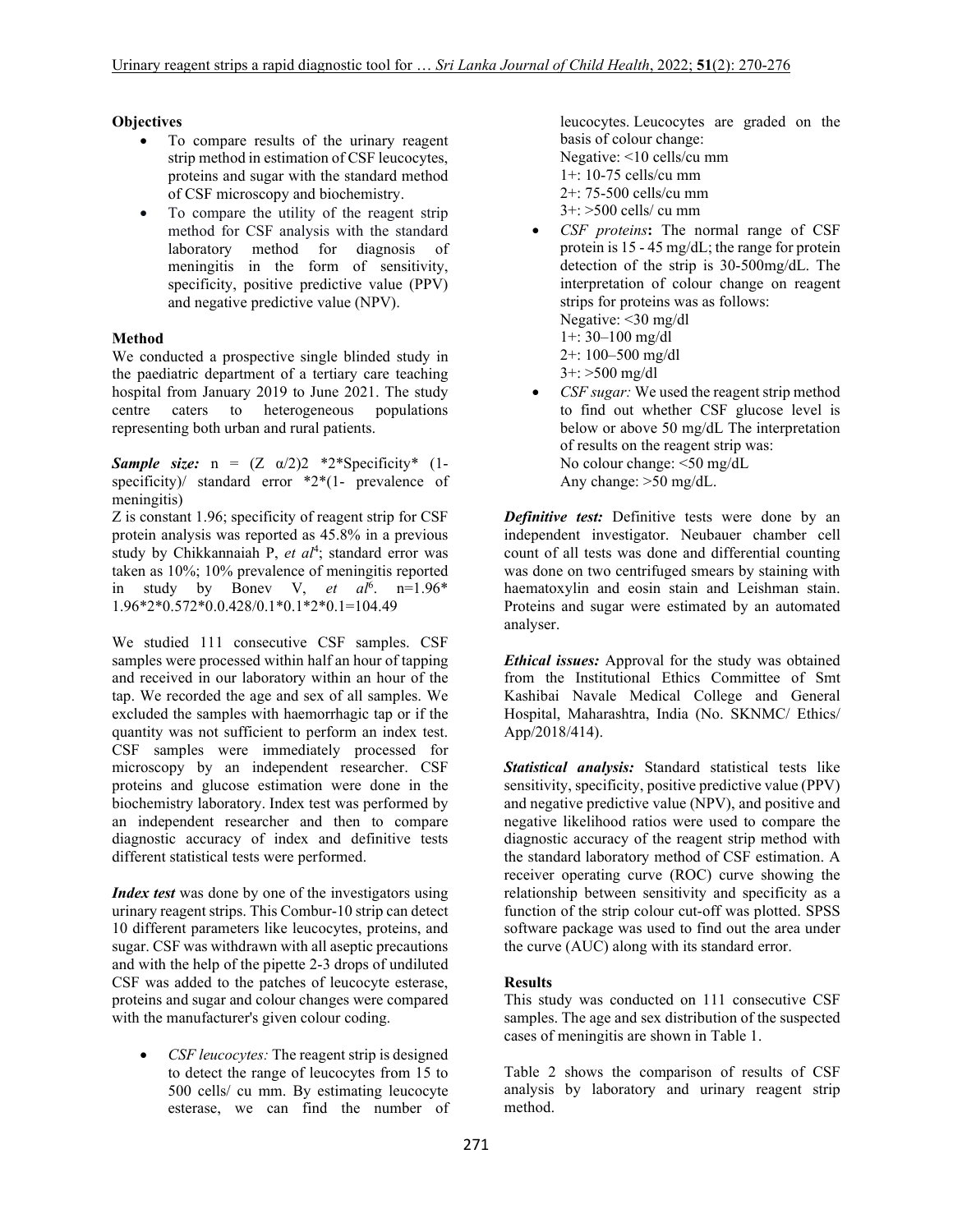| Table 1: Age and sex distribution of cases $(n=111)$ |            |            |              |  |  |  |
|------------------------------------------------------|------------|------------|--------------|--|--|--|
| Age                                                  | Male       | Female     | <b>Total</b> |  |  |  |
| $0-1$ month                                          |            |            | 38 (34.2%)   |  |  |  |
| 1 month - 5 years                                    |            | 20         | $41(36.9\%)$ |  |  |  |
| $5-10$ years                                         |            |            | $22(19.8\%)$ |  |  |  |
| $10-15$ years                                        | 04         | 06         | $10(09.0\%)$ |  |  |  |
| Total                                                | 58 (52.3%) | 53 (47.7%) | 111 (100.0%) |  |  |  |

| Table 2: Comparison of results of CSF analysis by laboratory and urinary reagent strip method |  |  |  |  |
|-----------------------------------------------------------------------------------------------|--|--|--|--|
|-----------------------------------------------------------------------------------------------|--|--|--|--|

| CSF analysis by    | CSF analysis by laboratory method |                  |                    |              |       |  |
|--------------------|-----------------------------------|------------------|--------------------|--------------|-------|--|
| strip method       | One test normal                   | Two tests normal | Three tests normal | All abnormal | Total |  |
| One test normal    |                                   |                  |                    |              |       |  |
| Two tests normal   |                                   |                  |                    |              | 59    |  |
| Three tests normal |                                   |                  |                    |              |       |  |
| All abnormal       |                                   |                  |                    |              | 28    |  |
| Total              |                                   |                  |                    |              |       |  |

There were 12 cases of bacterial meningitis and 18 cases of non-bacterial meningitis. In the non-bacterial meningitis cases, 13 patients had viral meningitis, 3 had autoimmune encephalitis and one had hydrocephalus.

Table 3 shows the comparison between the index test and definitive test and the accuracy of the index test alone and in combination with the definitive test.

 **Table 3:** *Comparison between index test and definitive test and accuracy of index test alone and in combination with definitive test* 

| <b>Index Test</b> | Cut-off | True     | False    | False    | True     | <b>Sensitivity</b> | Specificity | Positive         | <b>Negative predictive</b> | Accuracy |
|-------------------|---------|----------|----------|----------|----------|--------------------|-------------|------------------|----------------------------|----------|
|                   | value   | positive | positive | negative | negative |                    |             | predictive value | value                      |          |
| Leucocytes        | >15     | 10       | $_{01}$  |          | 100      | 100                | 99          | 90.9             | 100                        | 99.1     |
| /cu mm            | >70     |          |          |          | 100      | 100                | 100         | 100              | 100                        | 100      |
|                   | >125    | 02       |          |          | 109      | 100                | 100         | 100              | 100                        | 100      |
| Protein           | >30     | 32       | 08       | 01       | 70       | 07                 | 89.7        | 80               | 98.6                       | 91.9     |
| mg/dL             | >100    |          | 06       |          | 94       | 100                | 94          | 64,7             | 100                        | 94.6     |
|                   | >300    | 05       |          |          | 106      | 100                | 100         | 100              | 100                        | 100      |
| Glucose mg/dL     | $<$ 50  | 68       | 03       |          | 26       | 82.9               | 89.7        | 95.8             | 65                         | 84.7     |

Leucocyte positivity by test strip had a sensitivity of 100% and specificity of 99% for detection of CSF granulocytes of more than 15/cu mm. For detection of CSF proteins greater than 30 mg/dL, the reagent strip method had a sensitivity of 97% and specificity of 89.7%. Specificity improved when we used a higher cut-off of CSF protein (greater than 100 mg/dL).

Diagnostic accuracy of both leucocyte and protein strips was improved by using the higher cut-off values. Glucose strips had a sensitivity of 82.9% and specificity of 89.7%.

Table 4 shows the diagnostic accuracy of the urinary reagent strip.

| <b>Index Test</b> | Cut-off value | $\sim$ which is a surfaced that is the set of $\sim$ for the set of $\sim$ . The set of $\sim$<br>Positive likelihood ratio | Negative likelihood ratio | Accuracy |
|-------------------|---------------|-----------------------------------------------------------------------------------------------------------------------------|---------------------------|----------|
| Leucocytes /cu mm | >15           | 101                                                                                                                         |                           | 99.1     |
|                   | >70           |                                                                                                                             |                           | 100      |
|                   | >125          |                                                                                                                             |                           | 100      |
| Protein mg/dL     | >30           | 9.45                                                                                                                        | 0.033                     | 91.9     |
|                   | >100          | 16.67                                                                                                                       |                           | 94.6     |
|                   | >300          |                                                                                                                             |                           | 100      |
| Glucose mg/dL     | $50$          | 8.016                                                                                                                       | 0.19                      | 84.7     |

 **Table 4:** *Diagnostic accuracy of urinary reagent strip*

Receiver operator curves (ROCs) for the performance of test strip at different cut-off levels of CSF leucocyte (>15), protein (>30) and sugar (<50) AUC (area under curve) and their 95% confidence interval are: a) 0.845

(0.747-0.943) b) 0.9 (0.832-0.969) c) 0.863(0.783- 0.943). This is shown in Figures 1-3.

Table 5 shows the comparison of diagnostic accuracy of urinary reagent strip method with various studies.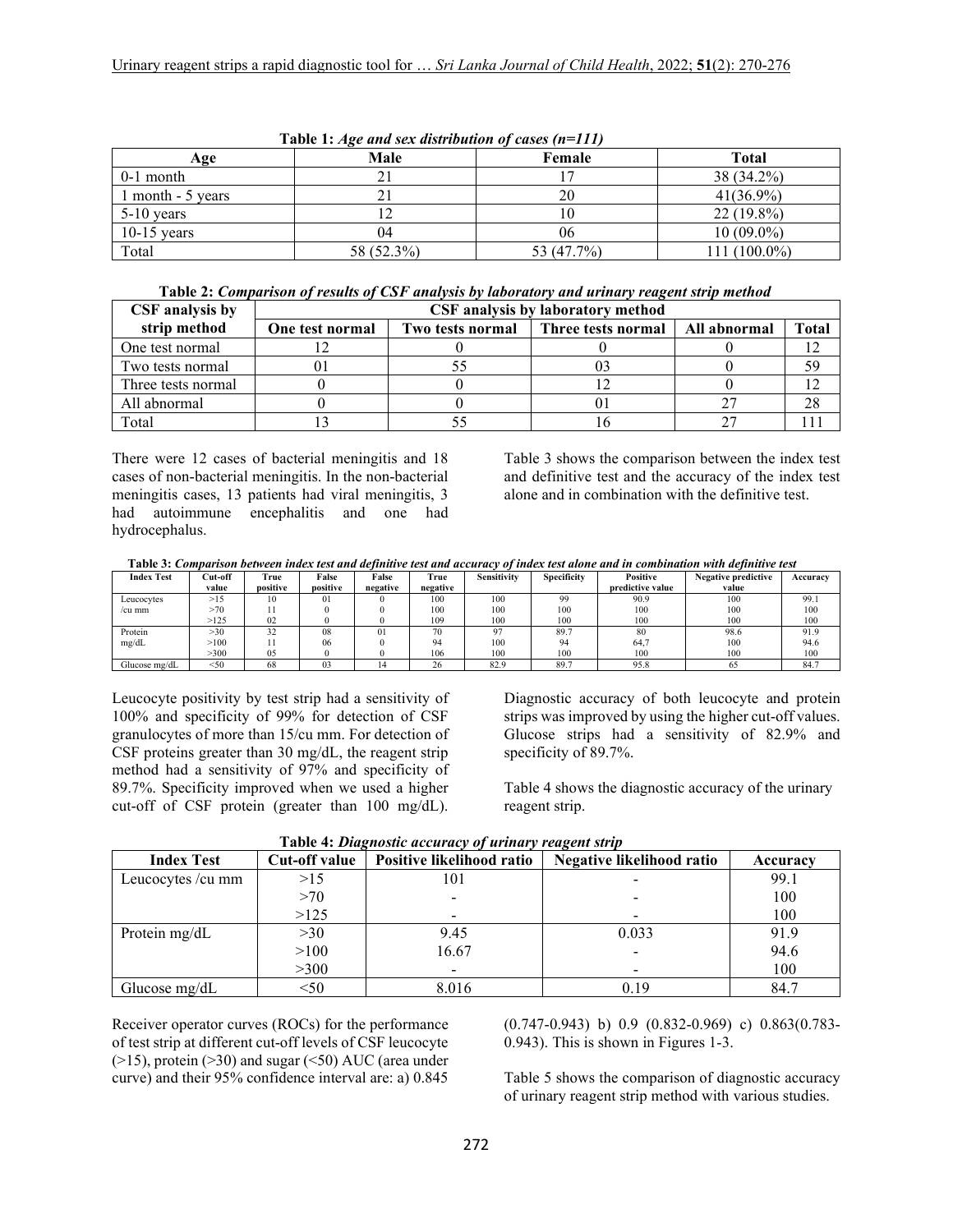

Figure 1: Receiver operated curve for leacocyte >15/ca mm Area under the curve 0.845 (p<0.001)



Figure 2: Receiver operated curve for protein>30mg/dL Area under the curve 0.900 (p<0.001)



Figure 3: Receiver operated curve for glucose <50mg/dL Area under the curve 0.863 (p<0.001)

|--|

| Using reagent strip method for                                                                              | Present study                                             | Wankhade R, et $al^{20}$                                     | Mazumder S, et $al21$                                       | Chikkannaiah P, et al <sup>4</sup>                                                                                                                                               | Joshi D, et $al^{22}$                                    |
|-------------------------------------------------------------------------------------------------------------|-----------------------------------------------------------|--------------------------------------------------------------|-------------------------------------------------------------|----------------------------------------------------------------------------------------------------------------------------------------------------------------------------------|----------------------------------------------------------|
| <b>CSF</b> analysis                                                                                         |                                                           |                                                              |                                                             |                                                                                                                                                                                  |                                                          |
| Sensitivity, specificity, positive<br>predictive value, negative<br>predictive value in % for<br>leukocytes | 100, 99, 90.9, 100 for<br>CSF granulocyte $>15$ /cu<br>mm | 82.53, 100, 100, 47.1<br>for CSF granulocyte<br>$>15$ /cu mm | 89.3, 98.6, 96.61, 95.9%<br>CSF granulocyte $>15/$<br>cu mm | 96.6, 94.5, 87.8, 98.5<br>CSF granulocyte $>10/$ cu mm                                                                                                                           | 85.2, 89.6, 82.1, 91.5<br>CSF granulocyte<br>$>10/cu$ mm |
| Sensitivity, specificity, Positive<br>predictive value, Negative<br>predictive value in % for proteins      | 97, 89.7, 80, 98.6 for<br>CSF proteins $>30$ mg/dl        | 78.6, 100, 100, 33.3<br>for CSF proteins $>30$<br>mg/dl      | 85.71, 95.7, 98.5, 66.7<br>for CSF proteins $>30$<br>mg/dl  | 94.9, 45.8, 85.2, 73.3 for CSF proteins<br>$>30$ mg/ dL; 96.9. 1, 70. 5, 98.5 for<br>proteins at a cutoff $\geq$ 100 mg/dl; strip<br>less specific at cutoff of $\geq$ 30 mg/dl. | 98.1, 57.1, 85.5, 92.3<br>for CSF proteins >30<br>mg/dl  |
| Sensitivity, specificity, Positive<br>predictive value, Negative<br>predictive value in % for glucose       | 82.9, 89.7, 95.8, 65<br>$<$ 50mg/dL sugar                 | 100, 78.95, 92, 100<br>$<$ 50mg/dl sugar                     | 48.2, 100, 100, 82.55<br>$<$ 50mg/dl sugar                  | 14.2,100, 100, 75.7 for $\leq 50$ mg/dl<br>sugar. specific (100%) and less<br>sensitive at both cutoff levels<br>$(\leq 40$ mg/dl and $\leq 50$ mg/dl)                           | 48.2, 98, 92.3, 77.4<br>$<$ 50mg/dl sugar                |

#### **Discussion**

Meningitis is a common emergency in the neonatal and paediatric age groups and it is associated with significant post-meningitic sequelae due to the damage caused to the brain structure<sup>15</sup>. Early diagnosis and treatment are important for neonates and infants to prevent complications like hearing loss, developmental delay, weakness and issues with cognition, vision and behaviour<sup>16,17</sup>. To prevent such morbidity it is important to initiate treatment within 3

hours<sup>18</sup>. Diagnosis of meningitis is mainly by estimating CSF cellularity, protein and sugar<sup>19</sup>.

In our study, the accuracy of estimation of CSF leucocytes, protein and sugar by using a urinary reagent strip is comparable with laboratory CSF analysis with significant sensitivity and specificity and positive predictive value. Receiver operator curves for the performance of test strips at different cut-off levels of CSF leucocyte (>15/cu mm), protein (>30mg/dL) and sugar <50mg/dL showed a good correlation.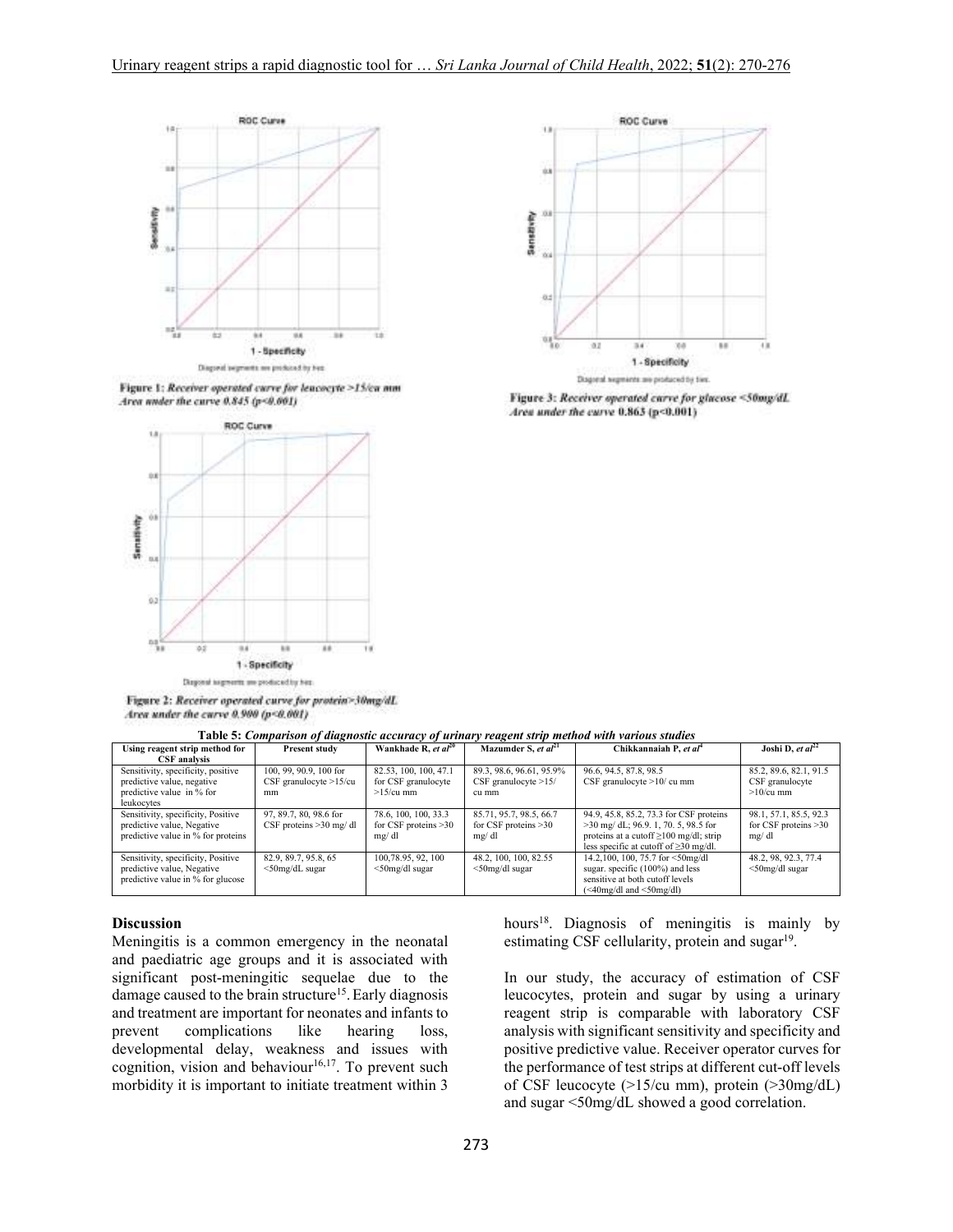In the present study, by using the strip method for estimation of CSF proteins we could diagnose 105 cases correctly and only 6 cases were false positive. All these false positive cases had protein values above 45mg/dl which was above the biochemical cut-off used to interpret CSF proteins. Specifically designed strip for this cut-off will have more yield. Similarly, the strip method used to diagnose CSF leucocytes, could diagnose 110 cases out of 111cases. There was one false positive case that may be due to presence of RBCs on cytological examination. As the leucocyte esterase is specific for identification of leucocytes, the strip that can identify all types of leucocytes will be of better use.

Present study results are comparable with previously reported studies (Table 5). Wankhade R, et al<sup>20</sup>, Mazumder S, *et al*<sup>21</sup>, Chikkannaiah P, *et al*<sup>4</sup> and Joshi D, *et al*<sup>22</sup>, reported high sensitivity, specificity, PPV and NPV in the range of 85-100% by using the urinary reagent strip method for estimation of CSF leucocytes except in a study by Wankhade R, *et al*<sup>20</sup> in which the NPV was low. These findings are consistent with our study findings. This strip method has higher sensitivity and PPV, so this can be a useful tool to screen CSF at the bedside for early diagnosis of meningitis. Good specificity and NPV make this test more useful in ruling out meningitis.

Table 5 shows various studies which demonstrated significant diagnostic accuracy of the reagent strip method for estimation of CSF proteins with a few exceptions like Wankhade R, *et al*<sup>20</sup> who reported less sensitivity and NPV, Chikkannaiah P, et al<sup>4</sup>, who showed lesser specificity and NPV and Joshi D, *et al*<sup>22</sup> who showed lesser specificity with good NPV. Our study also showed similar results. These studies showed lower specificity and NPV but had better sensitivity and PPV which will help to diagnose the cases of meningitis with some false positive cases but at least cases will not be missed which in turn prevent the morbidity and mortality due to meningitis.

As shown in table 5 various reported studies and our study had comparable results for the estimation of CSF glucose by urinary reagent strip method. A study by Romanelli RM, *et al*<sup>14</sup> showed a significant correlation between results of reagent strips and standard cytological and biochemical analysis. Sensitivity, specificity, PPV, and NPV were 90.7%, 98.1%, 95.1%, and 96.4%, respectively for the diagnosis of bacterial meningitis. This shows that this urinary reagent strip method can qualify to be a good screening test for early diagnosis meningitis.

In our study, we observed that the diagnostic accuracy of both leucocyte and protein strip was improved on using the higher cut-off values and it reached 100% accuracy for very high-test results. In bacterial meningitis, CSF cell counts and protein levels are very high with low sugar levels as compared to aseptic meningitis and thus the reagent strip method is very useful in the early identification and treatment of bacterial meningitis in resource-limited settings. This will help to avoid the use of unnecessary antibiotics in the case of febrile seizures or neonates with hypoxic seizures which are common differential diagnoses of meningitis. This will prove to be useful in the setting of the primary healthcare centres and rural setups where no laboratory facilities exist.

The strengths of our study are that it was carried out in a blinded fashion and that definitive and index tests were carried out within half-hour of CSF collection. The shortcomings in our study are the small sample size and that these reagent strips are mainly made for urine analysis so that there is a slight variation in cutoff normal values of proteins and sugar in CSF compared with urine. The main problem in identifying whether 1+ CSF protein is normal or abnormal. This we can overcome by asking the manufacturer to make a CSF specific strip. This will prove to be a useful tool to the clinician in the management of meningitis. Further studies with larger numbers and comparisons with different manufacturers' strips are recommended.

# **Conclusions**

Our study demonstrates that the urinary reagent strip method can be used for estimation of CSF leucocytes, proteins and sugar in resource-limited settings for early diagnosis and management of meningitis.

# **References**

- 1. Kumar A, Debata PK, Ranjan A, Gaind R. The role and reliability of rapid bedside diagnostic test in early diagnosis and treatment of bacterial meningitis. *Indian Journal of Pediatrics* 2015; **82**: 311-4. https://doi.org/10.1007/s12098-014-1357-z PMid: 24627278
- 2. Scarborough M, Thwaites GE. The diagnosis and management of acute bacterial meningitis in resource-poor settings. *Lancet Neurology* 2008; **7**: 637-48. https://doi.org/10.1016/S14744422(08)7013 9-X
- 3. Valmari P, Peltola H, Ruuskanen O, Korvenranta H. Childhood bacterial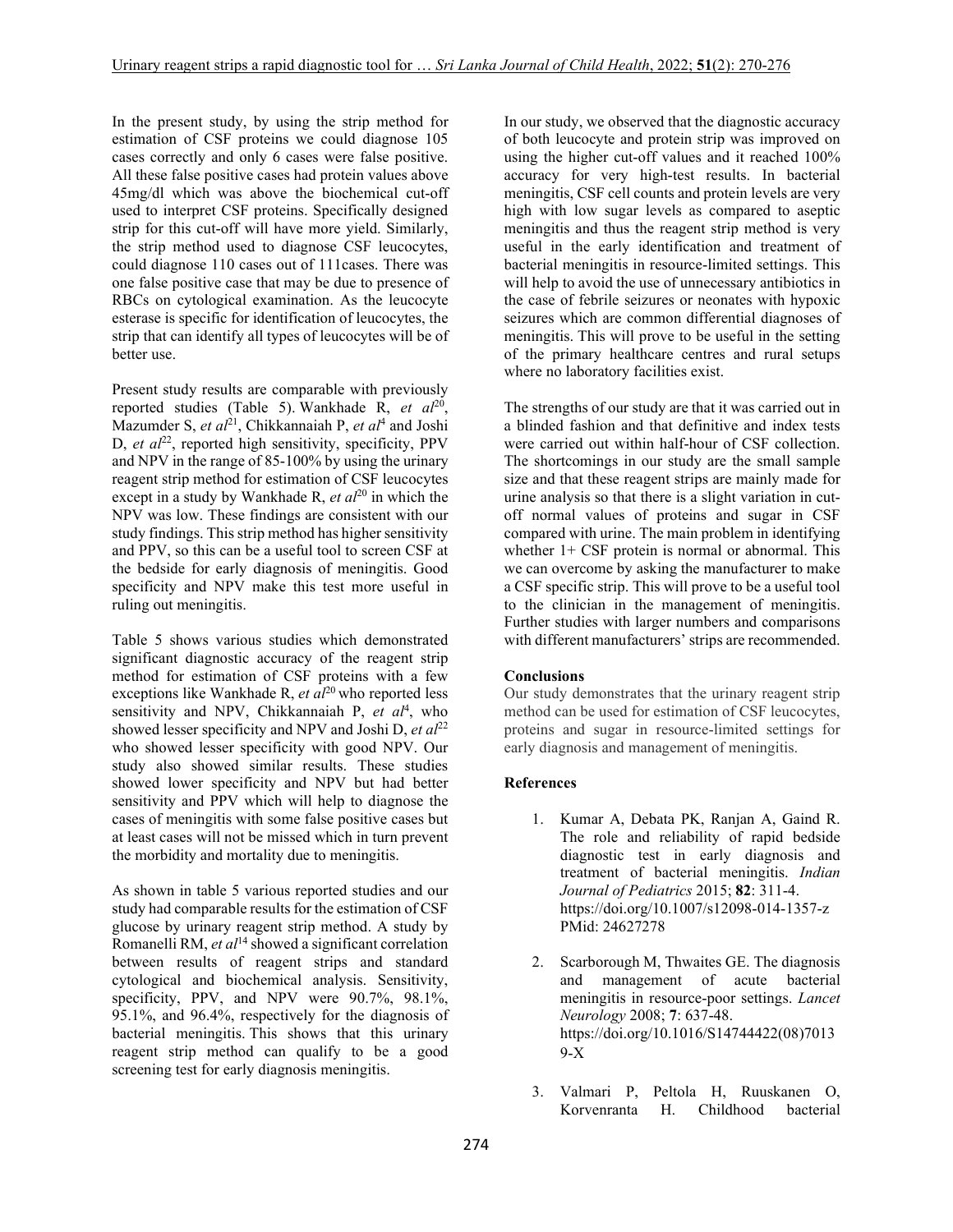meningitis: Initial symptoms and signs related to age, and reasons for consulting a physician. *European Journal of Pediatrics* 1987; **146**: 515-8. https://doi.org/10.1007/BF00441607 PMid: 3315686

- 4. Chikkannaiah P, Benachinmardi KK, Srinivasamurthy V. Semi-quantitative analysis of cerebrospinal fluid chemistry and cellularity using urinary reagent strip: An aid to rapid diagnosis of meningitis. *Neurology India* 2016; **64**: 50-5. https://doi.org/10.4103/0028-3886.173641 PMid: 26754992
- 5. Beck PD, Rainier-Pope CR. The assessment of the value of a reagent strip in testing cerebrospinal fluid. *South African Medical Journal* 1966; **40**: 882–4.
- 6. Bonev V, Gledhill RF. Use of reagent strips to diagnose bacterial meningitis. *Lancet* 1997; **349**: 287–8. https://doi.org/10.1016/S01406736(05)6490 2-1
- 7. Green DA, Ansari BM, Davis S, Cameron D. Reagent strip testing of cerebrospinal fluid. *Tropical Doctor* 2003; **33**: 31–2. https://doi.org/10.1177/00494755030330011 4 PMid: 12568518
- 8. Heckmann JG, Engelhardt A, Druschky A, Muck-Weymann M, Neundorfer B. Urine test strips for cerebrospinal fluid diagnosis of bacterial meningitis. *Med Klin (Munich)* 1996; **91**:766–8.
- 9. Maclennan C, Banda E, Molyneux EM, Green DA. Rapid diagnosis of bacterial meningitis using nitrite patch testing. *Tropical Doctor* 2004; **34**: 231–2. https://doi.org/10.1177/00494755040340041 7 PMid: 15510953
- 10. Molyneux EM, Walsh AL, Phiri AJ, Soko D, Tembo M, Howarth I. Does the use of urinary reagent strip tests improve the bedside diagnosis of meningitis? *Transactions of the Royal Society of Tropical Medicine and Hygiene* 1999; **93**: 409–10.

https://doi.org/10.1016/S00359203(99)9013 6-0

- 11. Moosa AA, Quortum HA, Ibrahim MD. Rapid diagnosis of bacterial meningitis with reagent strips. *Lancet* 1995; **345**: 1290–1. https://doi.org/10.1016/S01406736(95)9093 1-1
- 12. Oses Salvador JM, Zarallo Cortes L, Cardesa Garcia JJ. Usefulness of reactive strips in the diagnosis of suppurative meningitis, at the patient's bedside. *An Esp Pediatr.* 1988; **29**: 105–8.
- 13. Parmar RC, Warke S, Sira P, Kamat JR. Rapid diagnosis of meningitis using reagent strips. *Indian Journal of Medical Sciences*  2004; 58: 62–6.
- 14. Romanelli RM, Thome EE, Duarte FM, Gomes RS, Camargos PA, Freire HB. Diagnosis of meningitis with reagent strips. *Journal of Pediatrics (Rio J)* 2001; **77**: 203– 8. https://doi.org/10.2223/JPED.207 PMid: 14647585
- 15. Ray P, Badarou-Acossi G, Viallon A, Boutoille D, Arthaud M, Trystram D, *et al.* Accuracy of the cerebrospinal fluid results to differentiate bacterial from non-bacterial meningitis, in case of negative gram-stained smear. *American Journal of Emergency Medicine* 2007; **25**:179-84. https://doi.org/10.1016/j.ajem.2006.07.012 PMid: 17276808
- 16. de Louvois J, Halket S, Harvey D. Effect of meningitis in infancy on school-leaving examination results. *Archives of Disease in Childhood* 2007; **92**: 959-62. https://doi.org/10.1136/adc.2006.105916 PMid: 17379662 PMCid: PMC2083607
- 17. Krebs VL, Costa GA. Clinical outcome of neonatal bacterial meningitis according to birth weight. *Arq Neuropsiquiatr* 2007; **65**: 1149-53. https://doi.org/10.1590/S0004282X2007000 700011 PMid: 18345420